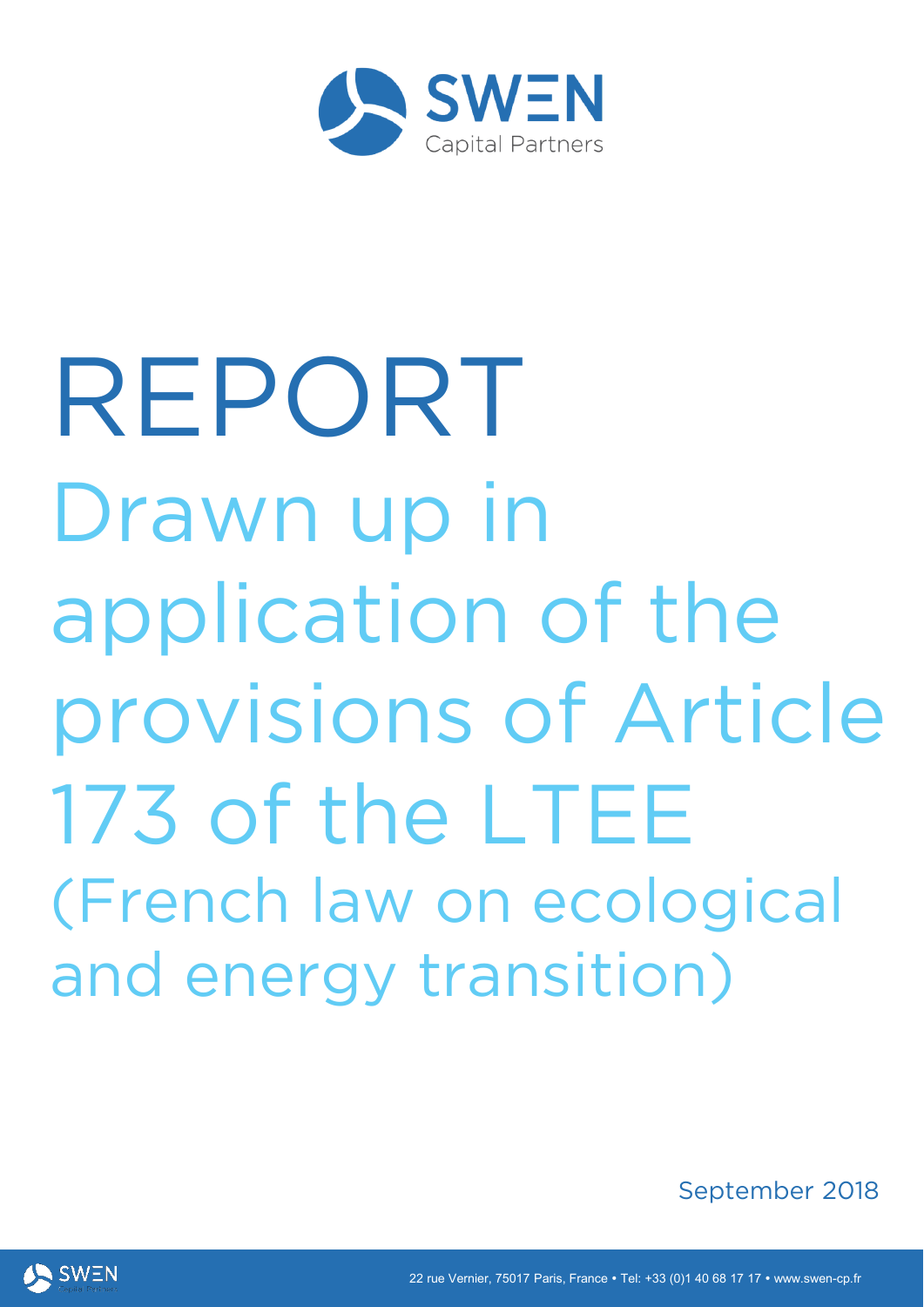# 1. Information about SWEN Capital Partners

SWEN Capital Partners was created in January 2015 when OFI Group and Arkea Investment Services merged their respective activities involved in the multi-management of unlisted securities. SWEN CP has established itself as a reference in the field of responsible investment in unlisted securities. As a signatory of the Principles for Responsible Investment, SWEN Capital Partners takes a pro-active and thorough approach to responsible investment and is convinced that factoring in ESG issues when running a company helps to create more value and manage risks more effectively. SWEN Capital Partners has thus developed considerable expertise in non-financial issues, spanning due diligence right up to investment monitoring, which it applies when assessing and reporting on its investments.

#### **GENERAL APPROACH**

SWEN CP's Responsible Investment (RI) policy is part of a general approach to integrating sustainable development principles and is applied to its investment management process. SWEN CP has transcribed this approach officially in an RI Charter and RI policy, both of which are available to the public on its website http://www.swen-cp.fr/.

- The RI Charter is based on SWEN CP's commitment to observe the 6 Principles for Responsible Investment (PRI). It describes all the different commitments made and initiatives taken to cover the full range of issues addressed by the PRI.
- The RI Policy is a document that provides details about SWEN CP's general approach to responsible investment. It describes the procedures applied to each of its investment strategies and to each stage of the investment process.

SWEN enhanced its ESG profile further in the second half of 2017 by incorporating an official climate strategy. Its purpose is to meet the challenges raised by the Ecological and Energy Transition and it explains how SWEN CP factors climate change into its investment strategy. It is available on request from SWEN CP and also features in its annual response to the PRI questionnaire (https://www.unpri.org/signatories/swencapital-partners/1827.article).

#### **GOALS**

We take this approach because we are convinced that businesses and infrastructure assets that incorporate Environmental, Social and Governance (ESG) issues into their strategies offer better long-term prospects and will be among the leading players in their respective sectors in the future and, therefore, outperform over the long term. In general there are several reasons for including ESG criteria when assessing fund management companies and shareholdings alike:

- this approach provides a broader view of performance and helps us improve our investment decision-making tools.
- it enables us to foresee and prevent non-financial risks as well as their financial impact, and thus to protect value.
- it allows us to gauge our exposure to the big ESG issues of today but also those of tomorrow and thus to create value.
- we can report on these matters to our investor-clients and cater to their needs and commitments.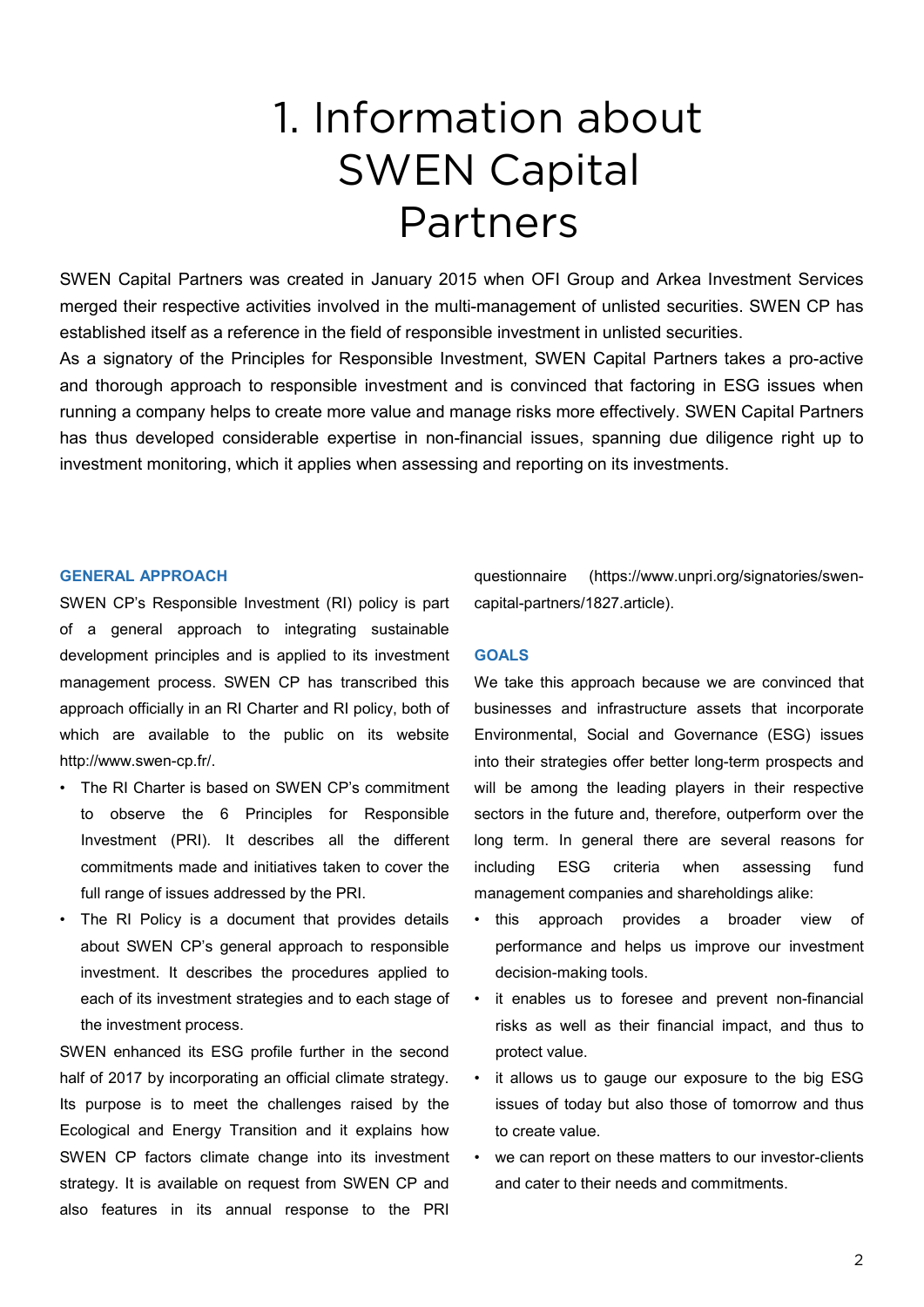### **SCOPE COVERED BY OUR RESPONSIBLE INVESTMENT POLICY**

SWEN CP incorporates the full range of ESG criteria (including climate issues) systematically into all its institutional investments (funds and mandates managed by SWEN CP). As regards the FIPs (local investment funds) and FCPIs (venture capital funds) that SWEN CP manages, it began applying ESG criteria gradually between 2015 and 2018 to those that are not delegated to third-party fund management companies with their own investment policies and for which SWEN CP takes the investment decisions.

Starting from 2019, ESG analysis will be factored into all the investment decisions taken by SWEN CP when managing these investment vehicles.

You can find more details about the percentage of assets under management including ESG criteria in their investment strategies on SWEN CP's website: <http://www.swen-cp.fr/>

# **REPORTING ON THE PRACTICES AND PERFORMANCES OF SWEN CP'S RESPONSIBLE INVESTMENT POLICY**

SWEN's responsible investment strategy and commitments are presented on its website in its publicly available reports (e.g. PRI reporting), marketing documents and also in the legal documentation regarding its funds (regulations and articles of association). The results of SWEN CP's responsible investment policy are reported to all its stakeholders (clients, subscribers, fund management companies, employees and, more generally, all those involved in responsible finance) through various means:

- **ESG reporting**. Each year SWEN CP produces annual ESG reports for most of its managed funds and delegated funds. These reports describe the ESG performances of the fund management companies to which SWEN CP subscribes and also of the businesses and assets in its portfolios (coinvestments or look-through investments). These reports are sent to SWEN CP's clients.
- **ESG controversy reporting.** SWEN CP monitors ESG incidents affecting its direct investments as well

as the main underlying assets in its funds and mandates (see part "2.3.3 ESG risk assessment" for more details). It prepares quarterly ESG controversy reports and sends them to the clients of the funds and mandates that benefit from this monitoring system.

- **ESG Best Practices Honours, by SWEN**. As part of its responsible investment strategy, SWEN Capital Partners has since 2014 promoted and honoured the international private equity and infrastructure fund management companies that implement the most outstanding ESG practices among over 200 fund management companies overseen by SWEN Capital Partners in its unlisted asset portfolios and investment universe.
- **PRI reporting.** SWEN CP was created in 2015 when OFI Asset Management and Federal Finance Gestion merged their respective activities involved in the multi-management of unlisted securities, and it became a signatory of the PRI in its own name in its first year (it was previously a signatory as part of OFI Asset Management). In 2018, SWEN CP's third annual PRI report prepared in its own name received the highest rating, A+, for each of the following modules: "Strategy & Governance", "Indirect - Private Equity" and "Indirect - Infrastructure". SWEN CP had previously reported on PRI as part of a consolidated report prepared by the OFI AM Group (SWEN CP's majority shareholder).
- **Financial and marketing meetings**. SWEN CP holds regular meetings with representatives of unitholders and fund management companies, giving its investment teams an opportunity to discuss the Group's responsible investment position and strategy with them. They are also an ideal occasion to gain insight into what our stakeholders expect from us today and in the future.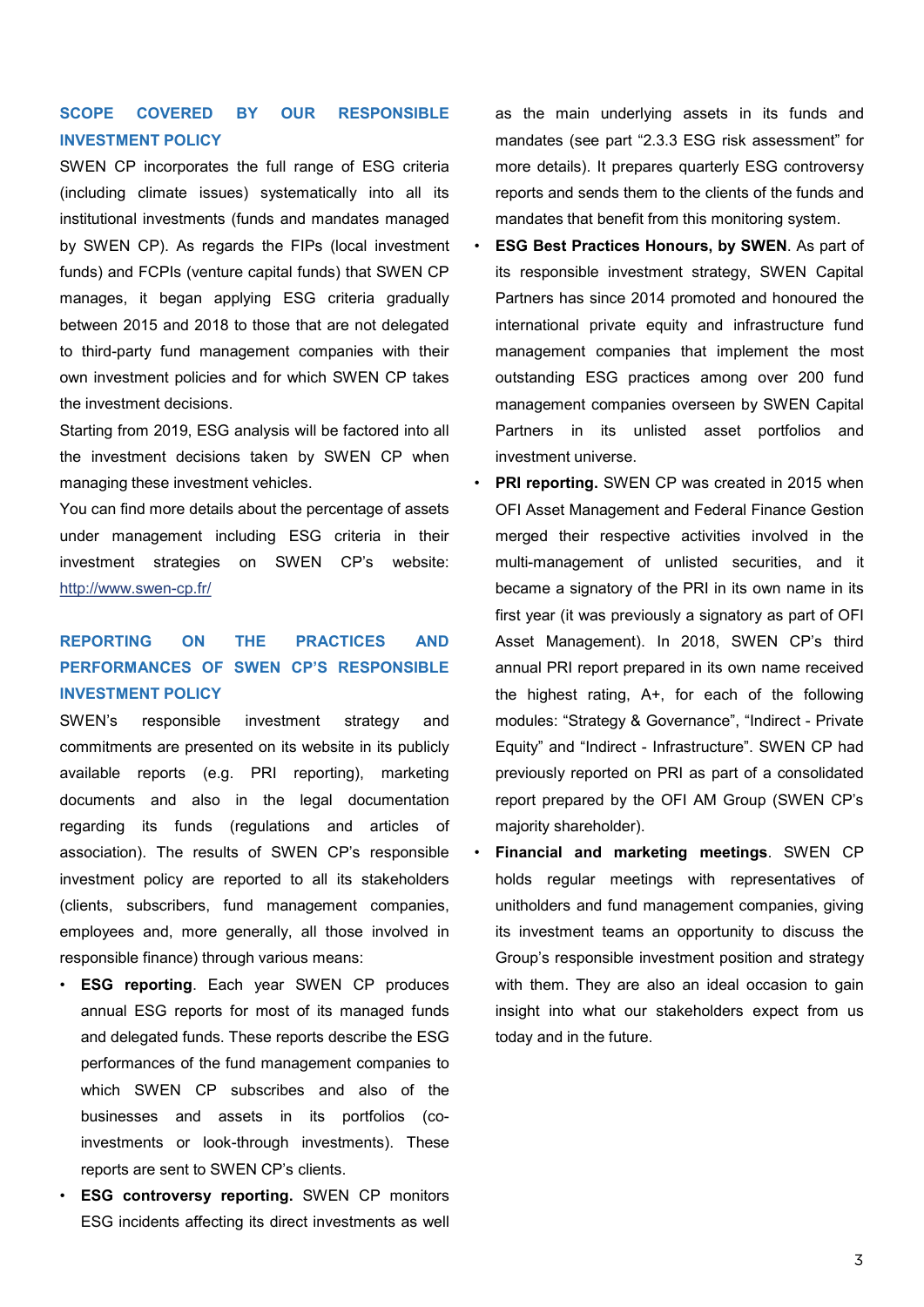#### **INVOLVEMENT IN MARKET INITIATIVES**

SWEN CP is actively involved within French and international trade associations in encouraging the inclusion of ESG (Environmental, Social and Governance) criteria across the industry (in the private equity and infrastructure segments). For instance SWEN CP participates in the governance of various market organisations specialising in responsible investment as well as a number of working groups. It also keeps a permanently close eye on ESG issues by participating in a large number of conferences, interviews and publications. Details about SWEN CP's involvement in these different organisations can be found in its annual response to the PRI questionnaire

[\(https://www.unpri.org/signatories/swen-capital](https://www.unpri.org/signatories/swen-capital-partners/1827.article)partners/1827.article).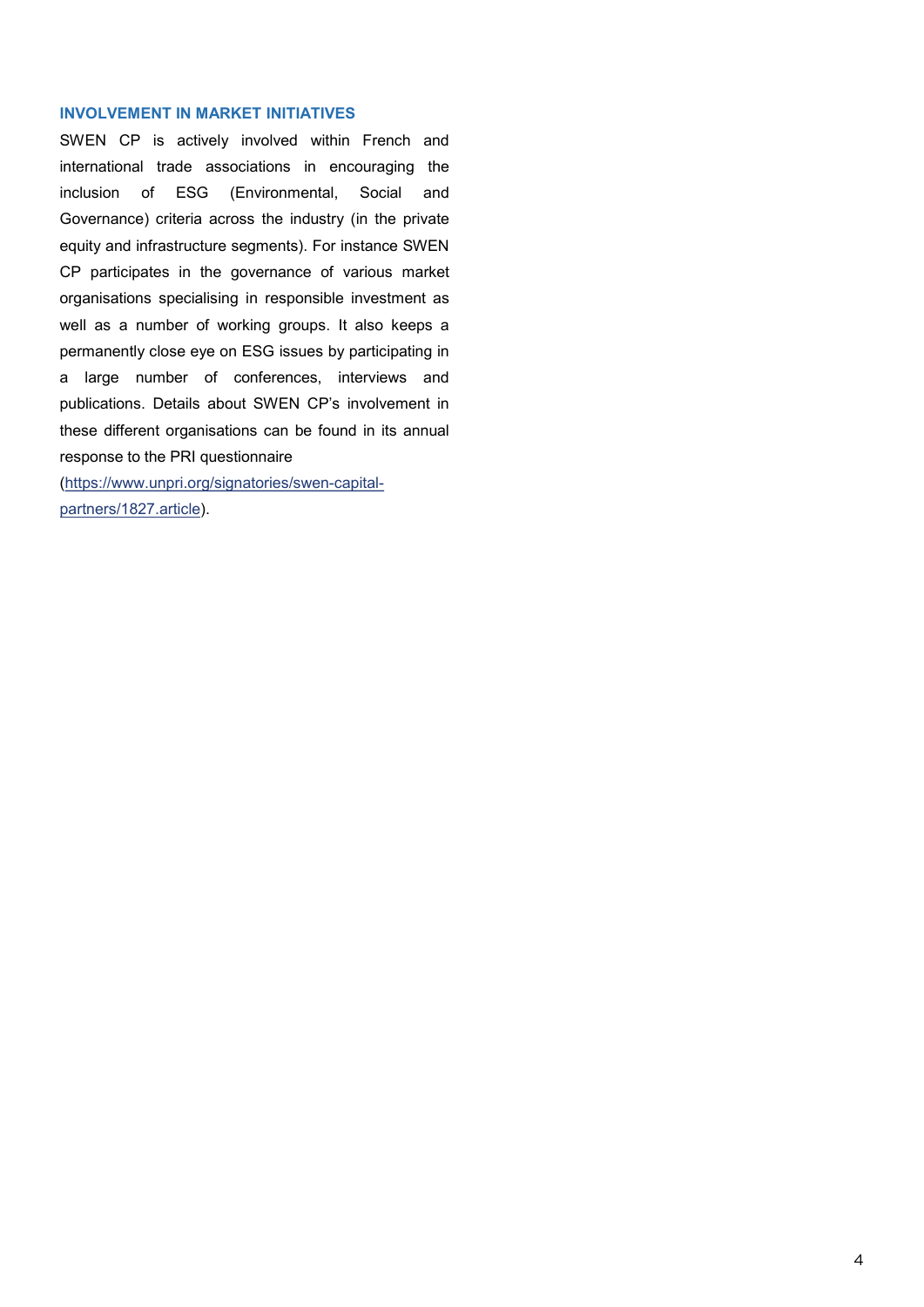# 2. Information on the incorporation of ESG criteria by AuM subject to SWEN CP's RI policy

SWEN CP's ESG strategy is steered by its General Management and presented to its Board of Directors which ensures on a regular basis that it is applied properly. The investment team is particularly involved in deploying this strategy as it incorporates it into its analyses and its regular discussions with the fund management companies and the businesses held directly in its portfolios. The "Business Development and ESG" division is also involved in the ESG strategy and in rolling out the ESG policy internally; it has two members of staff (FTE) responsible for ensuring that SWEN CP observes its ESG commitments and meets its ESG goals.

The ESG analysis can vary depending on the stage of the investment process (due diligence, investment monitoring) and the subject under review, i.e. a fund management company or shareholding / asset. But it can also depend on the type of transaction: primary transaction (selection of investment funds), secondary transaction (acquisition of fund units or portfolios) or co-investment (direct investment made alongside fund management partners in equity or mezzanine debt).

#### **2.1 TYPE OF ESG CRITERIA TAKEN INTO CONSIDERATION**

We select our ESG criteria based on an examination of basic texts, major international treaties, founding sustainable development texts (such as the Global Compact), and current regulations and laws. The criteria selected are also based on the works of various market initiatives that have come to lead the movement both internationally (PRI, Invest Europe, OECD, TCFD) and nationally (France Invest, Afep-Medef, etc.).

ESG criteria are applied to fund management companies but also to the underlying investments made by the funds subscribed by SWEN CP and its direct investments. The criteria used will differ depending on whether the subject under review is a fund management company or a shareholding.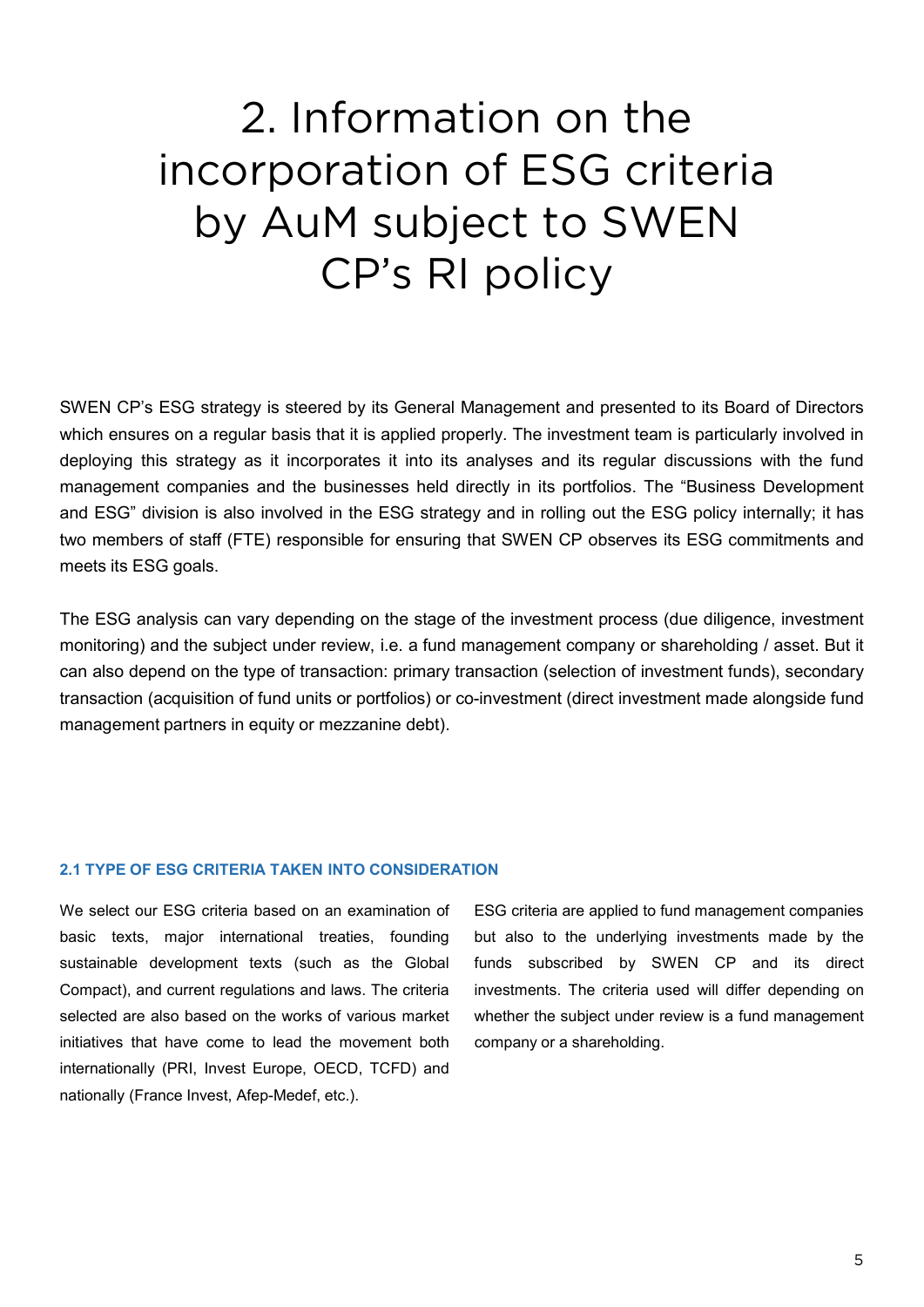#### *2.1.1 Fund management companies*

The ESG criteria selected are used first of all to assess the intrinsic ESG performances of the fund management company (CSR policy) and then to analyse the responsible investment practices implemented by it. So a fund management company, as a business, will be subject to an analysis of its environmental performance, social performance and governance quality. The same goes for the responsible investment practices implemented during the fund raising, investment and investment monitoring phases, and also in the reporting and communication processes.

#### *2.1.2 Shareholdings*

Prior to any investment, underlying investments will be analysed depending on the type of transaction:

- when it comes to primary transactions, most of the funds under review have not yet begun to roll out an ESG strategy.
- when it comes to secondary transactions and coinvestments, ESG analysis will focus on the most material ESG issues and take into consideration the sector and size of the business / infrastructure asset. So ESG criteria are customised.

The ESG criteria used during investment monitoring will differ depending on the type of shareholding under review: i.e. private equity (and mezzanine debt) or infrastructure asset.

- **Private Equity**: the criteria are selected so as to cover most of the ESG issues that businesses might face. The criteria examined fall into the following different categories: employment, equality in the workplace, training, health and safety, environmental impacts, business ethics and risk management, governance bodies.
- **Infrastructure**: the criteria examined will depend on whether the underlying under review is a greenfield or brownfield investment. This is the case for environment and social criteria specific to the design, construction and operational phases.

#### **Specific focus on environmental criteria**

*Environmental criteria are considered first of all when analysing a fund management company's ESG performance but also in light of its investment policy. The aim is to assess the extent to which the fund management company considers and handles its environmental impact, be it direct (via its activity) or indirect (via the investments made by its funds). The analysis will seek to identify the commitments, mechanisms and policies adopted by the fund management company in order to assess how exposed its shareholdings are to the physical and transition risks relating to climate change and find out how it manages these risks. The criteria examined may include the following: an official environment policy, environmental due diligence carried out, membership of the Initiative Climat 2020, assistance offered to shareholdings in managing physical or transition risks, environmental KPIs established for underlying investments.*

#### **Specific focus on environmental criteria**

*Private equity. The environmental criteria selected will first of all seek to establish the company's impact on the environment and the measures it takes to mitigate this impact. The aim is also to determine the extent to which the company has assessed its exposure to climate change risks or, at the very least, whether it has addressed the issue. Ecological transition risks are assessed based on measurements of greenhouse gas emissions and on any GHG reduction initiatives in place.*

*Infrastructure. The criteria used seek to establish whether climate change impacts have been assessed but also whether the project or asset is implicitly involved in the ecological transition process on account of its field of activity (renewable energy, waste treatment and recycling, etc.). Environmental issues may differ depending on whether the asset is at the design, construction or operational stage. Ecological transition risks are assessed based on measurements of greenhouse gas emissions and on any GHG reduction initiatives in place (during the operational phase).*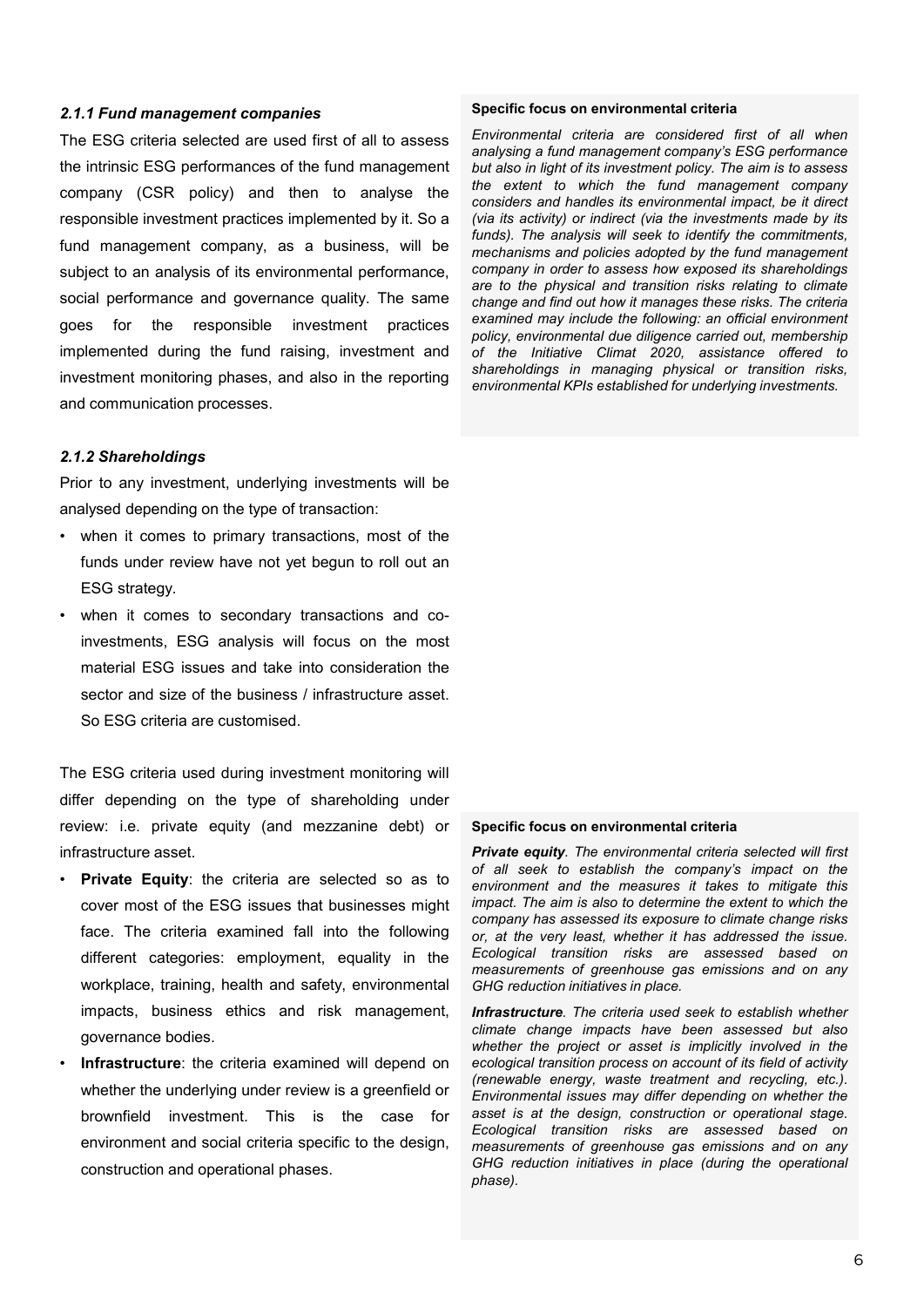#### **2.2 ETHICAL CRITERIA**

As part of its responsible investment policy, SWEN CP seeks to do all it can to ensure that the following international treaties are observed properly:

- the 1997 Ottawa Convention to ban anti-personnel mines.
- the 2007 Oslo Convention to eliminate cluster munitions.

For this reason, it undertakes not to invest (either on its own behalf or on behalf of its actively managed funds) in firms known to specialise in manufacturing the arms targeted by these conventions. SWEN CP routinely asks for these exclusions to be specified in the side letters agreed with the fund managers.

SWEN CP's responsible investment policy also features exclusions among its key investment convictions, i.e. weapons.

Exclusions also feature in SWEN's climate strategy, i.e. it excludes activities involving coal mining. SWEN CP's climate strategy can be found in its annual response to the PRI questionnaire

[\(https://www.unpri.org/signatories/swen-capital](https://www.unpri.org/signatories/swen-capital-partners/1827.article)partners/1827.article).

#### **2.3 INFORMATION USED DURING ANALYSIS**

The information used during analysis comes from various sources and they may differ if the subject being analysed is a shareholding. SWEN Capital Partners uses the whole range of available documentation, be it public (websites, reports, etc.) or private (e.g. access to dataroom documents). SWEN Capital Partners also makes use of its internal database (which it has built up over the years thanks to the data collection campaigns it carries out with its fund management companies and shareholdings). SWEN Capital Partners also has direct access to external databases as a subscriber to specialist services (World-Check, Google Alerts, etc.) and indirect access to information provided by external consultancies (e.g. when estimating carbon footprint).

Another particularly valuable source of information during the analysis process consists of our contacts with fund management companies and shareholdings (either directly or via the ad hoc questionnaires we send them).

#### **2.4 ESG ANALYSIS: METHODOLOGY AND RESULTS**

#### **2.3.1 Fund management companies**

**Prior** to any investment, the ESG analysis methodology is applied to all the fund management companies under review, irrespective of their investment strategy or size. The cornerstone of this analysis is the feedback provided by fund management companies to SWEN CP's ESG due diligence questionnaire and the available documentation. So the fund management company's ESG profile is established based on two factors that are assessed using a rating grid:

- CSR performance
- an analysis of its policy and approach to responsible investment

A quantitative and qualitative assessment of the fund management company is incorporated into the investment memo and presented with a view to taking an investment decision.

However, we will not rule out a fund management company if it has no ESG policy at the time the due diligence is carried out. This is because SWEN CP is keen to promote awareness of such issues and encourage progress. The fund management company will be encouraged to gradually introduce an ESG policy and SWEN CP will offer to assist and advise it during the process.

Fund management companies with funds to which SWEN CP subscribes are surveyed each year **during the investment monitoring phase**. The ESG analysis is based on our "annual ESG questionnaire" designed for fund management companies which is filled in online. This will give rise to a rating of the ESG practices implemented by the fund management company under review but also of its responsible investment policy.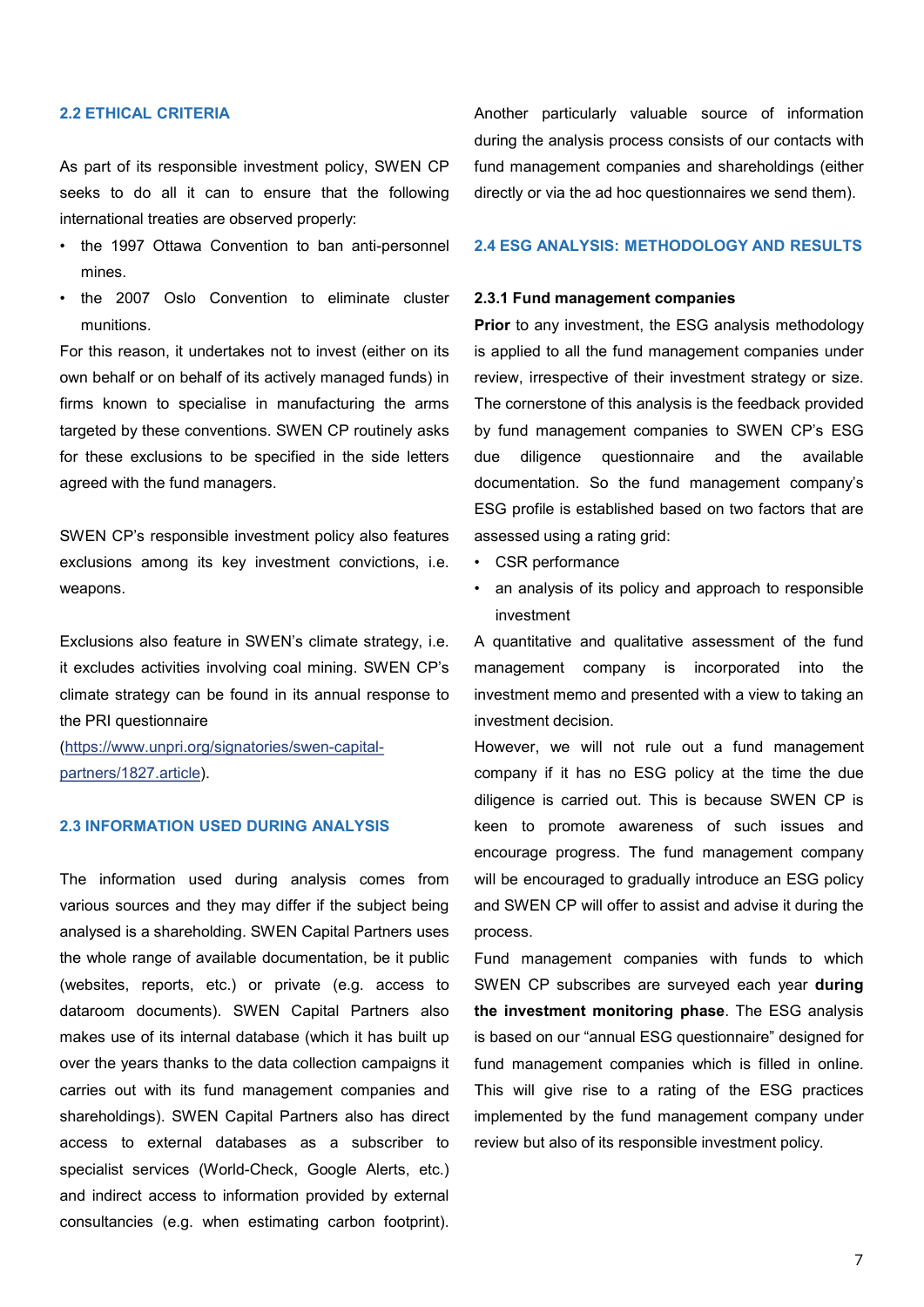#### **2.3.2 Shareholdings**

**Prior** to any investment (as regards direct investments), SWEN Capital Partners routinely checks that the investment under consideration complies with its sector exclusion policy, as previously presented, as well as with its climate strategy. SWEN CP will also identify and examine the most material ESG issues faced by the shareholding under consideration as well as the initiatives and policies in place to address them. This analysis will highlight any scope for improvement and investigation which will be complemented / enhanced with interviews or feedback from an ad hoc ESG questionnaire.

Portfolio shareholdings will be surveyed each year **during the investment monitoring phase**. The ESG analysis is based on annual ESG questionnaires designed for "shareholdings" and for "infrastructure assets", which are filled in online via an ESG data collection and management tool. This analysis will not give rise to a rating of the ESG practices implemented by the underlying investment as is the case for fund management companies. However, the data collected from each shareholding will then make it possible to calculate many different ESG performance indicators, which will be presented in aggregate form in the annual ESG reports of the institutional funds and mandates managed by SWEN.

#### **2.3.3 ESG risk assessment**

ESG risks are assessed prior to any investment by examining i) the fund management company's practices and policies, and ii) the most material ESG and climate issues faced by the shareholdings under review along with the feedback they have provided.

SWEN CP also introduced an ESG incident monitoring system in 2017. This system is monitored internally by SWEN CP's ESG team but also benefits from the expertise of OFI AM's team of SRI analysts. The list of shareholdings monitored includes all of SWEN CP's direct investments, the main look-through investments made by the funds subscribed as well as certain shareholdings and infrastructure assets identified as being particularly sensitive on account of their field of activity, location or track record. The process established makes it possible to monitor any incidents on a daily basis and offer appropriate solutions depending on their severity. Depending on the type of incident, the ESG team, the Head of Compliance, the entire investment team and also the management team will get involved in the process to varying degrees. SWEN CP prepares quarterly reports on the funds and mandates it manages and sends them to its clients.

## **2.5 METHODOLOGY FOR ANALYSING ENVIRONMENTAL, CLIMATE CHANGE AND ENERGY TRANSITION CRITERIA**

## **2.4.1 Method for analysing the ecological and energy transition**

SWEN CP analyses the contributions made by fund management companies and shareholdings to the ecological and energy transition during the due diligence phase and also annually via yearly follow-up questionnaires. SWEN Capital Partners' climate strategy also adds a new perspective on the way in which it analyses and monitors fund management companies (in the case of primary or secondary transactions) and direct investments, with particularly close attention paid to climate risks (physical and transition risks):

- Due diligence: i) coal mining activities are excluded and ii) climate risks are analysed
- Investments: i) investments are directed towards assets that contribute to the energy transition, ii) "climate" review clauses are included in side letters, iii) guidance is provided by an independent climate expert (who participates in advisory investment committee meetings)
- Monitoring: i) carbon footprint is measured annually for funds and direct investments, ii) we maintain a dialogue with our fund management companies and offer them assistance.

#### **2.4.2 Carbon footprint estimates**

SWEN CP decided that it needed to review the current state of its investments in order to gauge whether the underlying investments in its funds are consistent with